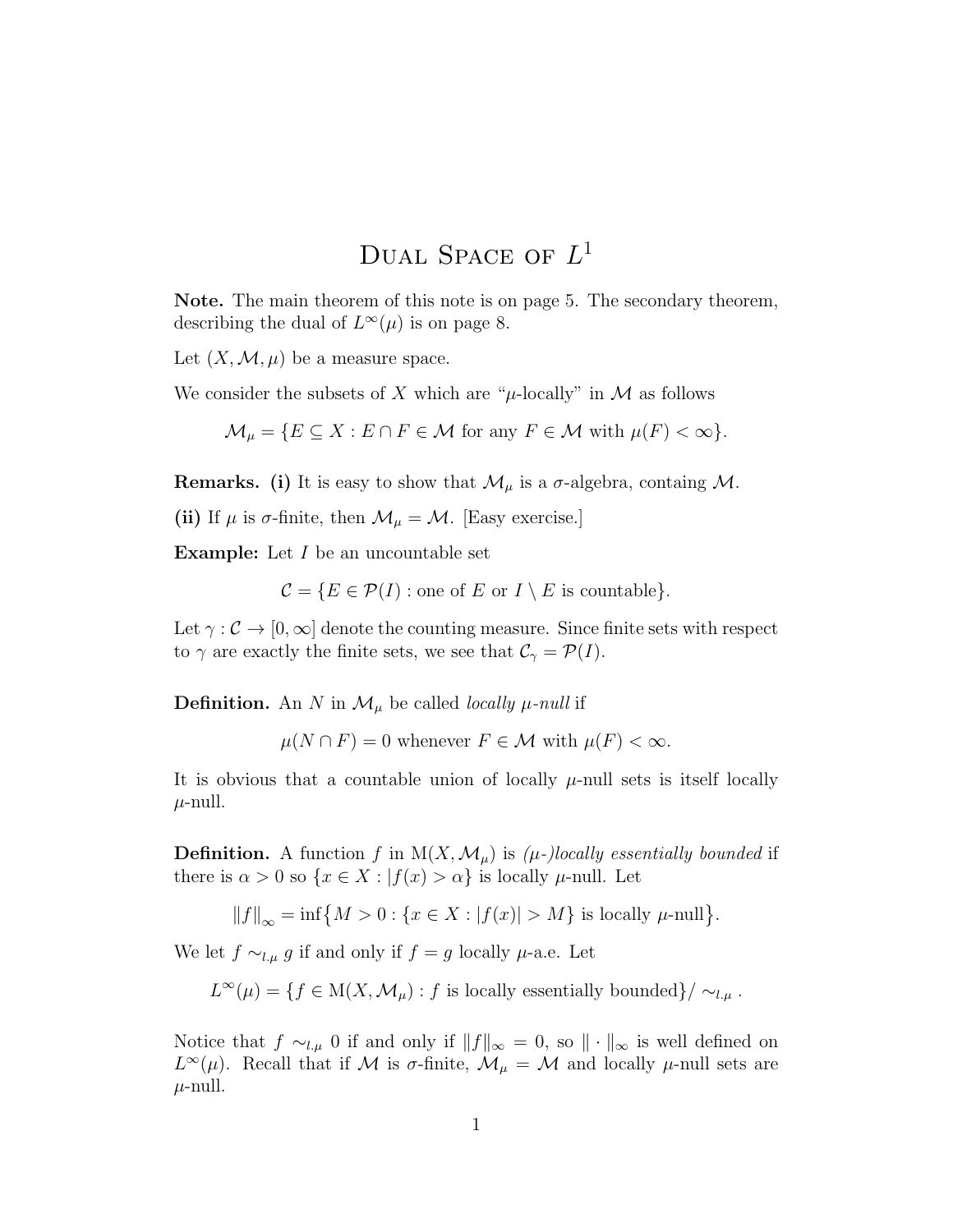**Proposition.** (i)  $\|\cdot\|_{\infty}$  is a norm on  $L^{\infty}(\mu)$ .

(ii)  $L^{\infty}(\mu)$  is complete with respect to  $\mu$ .

**Proof.** (i) It is already observed that  $||f||_{\infty} = 0$  only if  $f = 0$ , i.e.  $f \sim_{l,\mu} 0$ . If  $f, g \in L^{\infty}(\mu)$  then for any  $\varepsilon > 0$  we have

$$
\{x \in X : |f(x) + g(x)| > ||f||_{\infty} + ||g||_{\infty} + \varepsilon\}
$$
  

$$
\subseteq \{x \in X : |f(x)| > ||f||_{\infty} + \frac{\varepsilon}{2}\} \cup \{x \in X : |g(x)| > ||g||_{\infty} + \frac{\varepsilon}{2}\}
$$

where the latter set is locally  $\mu$ -null, so, using definition of essential supremeum, and taking  $\varepsilon$  to 0 we have  $||f + g||_{\infty} \le ||f||_{\infty} + ||g||_{\infty}$ . Likewise if  $\alpha \in \mathbb{C}$  ith  $\alpha \neq 0$  we have

$$
\{x \in X : |\alpha f(x)| > |\alpha| \|f\|_{\infty} + \varepsilon\} = \{x \in X : |f(x)| > \|f\|_{\infty} + \frac{\varepsilon}{|\alpha|}\}
$$

form which it follows that  $||\alpha f||_{\infty} = |\alpha| ||f||_{\infty}$ .

(ii) Let us suppose  $(f_n)_{n=1}^{\infty}$  in  $L^{\infty}(\mu)$  satisfies  $\sum_{n=1}^{\infty} ||f_n||_{\infty} < \infty$ . Given  $\varepsilon > 0$ we have

$$
\left\{ x \in X : \sum_{n=1}^{\infty} |f_n(x)| > \sum_{n=1}^{\infty} ||f_n||_{\infty} + \varepsilon \right\}
$$

$$
\subseteq \bigcup_{n=1}^{\infty} \left\{ x \in X : |f_n(x)| > ||f_n||_{\infty} + \frac{\varepsilon}{2^n} \right\}
$$

where the latter set is locally  $\mu$ -null, so  $f(x) = \sum_{n=1}^{\infty} f_n(x)$  is absolutely converging, hence makes sense for locally  $\mu$ -a.e. x. Then

$$
\left\{ x \in X : \left| \sum_{n=1}^{\infty} f_n(x) \right| > \sum_{n=1}^{\infty} ||f_n||_{\infty} + \varepsilon \right\}
$$

$$
\subseteq \bigcup_{n=1}^{\infty} \left\{ x \in X : |f_n(x)| > ||f_n||_{\infty} + \frac{\varepsilon}{2^n} \right\}
$$

is locally  $\mu$ -null for any  $\varepsilon > 0$ , from which it follows that  $\|\sum_{n=1}^{\infty} f_n\|_{\infty} < \sum_{n=1}^{\infty} \|f_n\|_{\infty} < \infty$ .  $\sum_{n=1}^{\infty} \|\tilde{f}_n\|_{\infty} < \infty.$ 

The following was observed, in the proof of the  $L^{p}$ - $L^{q}$  duality.

**Lemma.** If  $f \in L^1(\mu)$ , then there is a  $\sigma$ -finite (with respect to  $\mu$ ) subset E in M for which  $f = f1_E$ .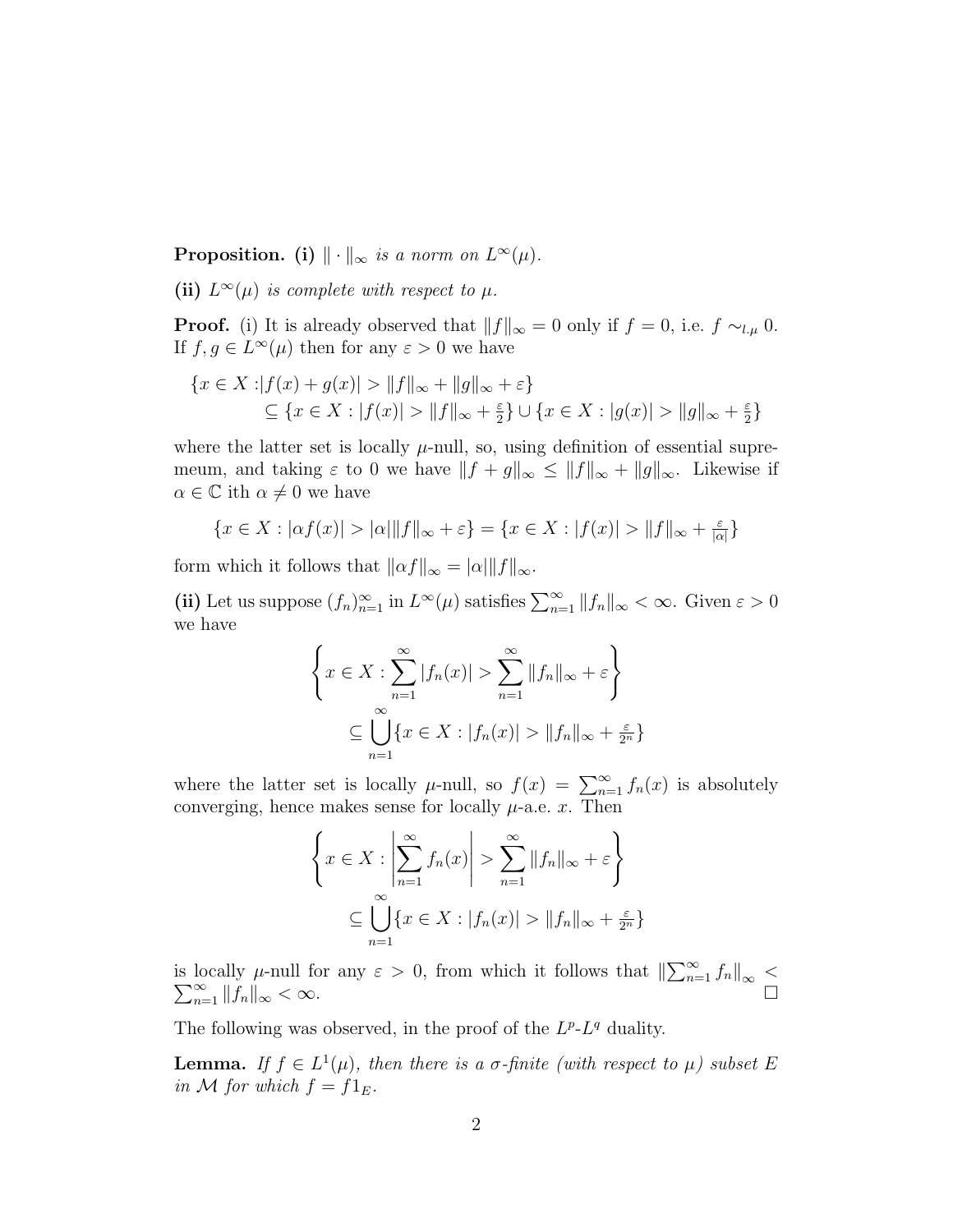**Proof.** We allow the usual abuse of notation, identifying  $f$  with a representative function.

Let  $E_n = \{x \in X : |f(x)| > \frac{1}{n}\}$  $\frac{1}{n}$ . Then  $\mu(E_n) = \int 1_{E_n} \leq n \int |f| = n \|f\|_1$  $\infty$ , and  $E = \{x \in X : |f(x)| > 0\} = \bigcup_{n=1}^{\infty} E_n$  is hence  $\sigma$ -finite.

**Remark.** If we define  $\bar{\mu} : \mathcal{M}_{\mu} \to [0, \infty]$  by

$$
\bar{\mu}(E) = \begin{cases} \mu(E) & \text{if } E \in \mathcal{M} \\ \infty & \text{if } E \in \mathcal{M}_{\mu} \setminus \mathcal{M} \end{cases}
$$

it is easy to verify that  $\bar{\mu}$  is a measure, called the *saturation* of  $\mu$ . Any  $\sigma$ -finite set in  $\mathcal{M}_{\mu}$  is in M. Hence, the above lemma tells us that  $L^1(X, \mathcal{M}_{\mu}, \bar{\mu}) =$  $L^1(X, \mathcal{M}, \mu).$ 

**Proposition.** Let  $g \in L^{\infty}(\mu)$ . Then the functional  $\Phi_g: L^1(\mu) \to \mathbb{C}$  given by

$$
\Phi_g(f) = \int_X fg \, d\mu
$$

is bounded with  $\|\Phi_g\|_* = \|g\|_{\infty}$ .

Proof. We shall use the usual abuse of notation and conflate equivalence classes of functions with functions themselves.

Let  $f \in L^1(\mu)$ . Since f admits a  $\sigma$ -finite supporting set E in M, for which  $f = f1_E$  we have that  $||fg|| \leq ||f|| \, ||g||_{\infty}$   $\mu$ -a.e. Hence  $fg$  is integrable and

$$
|\Phi_g(f)| \le \int |fg| \le ||g||_{\infty} \int |f| = ||g||_{\infty} ||f||_1.
$$

Hence  $\Phi_g$  is bounded with  $\|\Phi_g\|_* \le \|g\|_{\infty}$ .

Given  $\varepsilon > 0$ , let  $A_{\varepsilon} = \{x \in X : |g(x)| > ||g||_{\infty} - \varepsilon\}$  which is in  $\mathcal{M}_{\mu}$  Hence by definition of  $||g||_{\infty}$  there is F in M with  $\mu(F) < \infty$  for which  $\mu(A_{\varepsilon} \cap F) > 0$ . Let

$$
f = \frac{1}{\mu(A_{\varepsilon} \cap F)} \overline{\text{sgng}} \, 1_{A_{\varepsilon} \cap F}.
$$

Then we see that

$$
||f||_1 = 1 \text{ so } ||\Phi_g|| \ge |\Phi_g(f)| = \int_{A_{\varepsilon} \cap F} |g| \ge ||g||_{\infty} - \varepsilon.
$$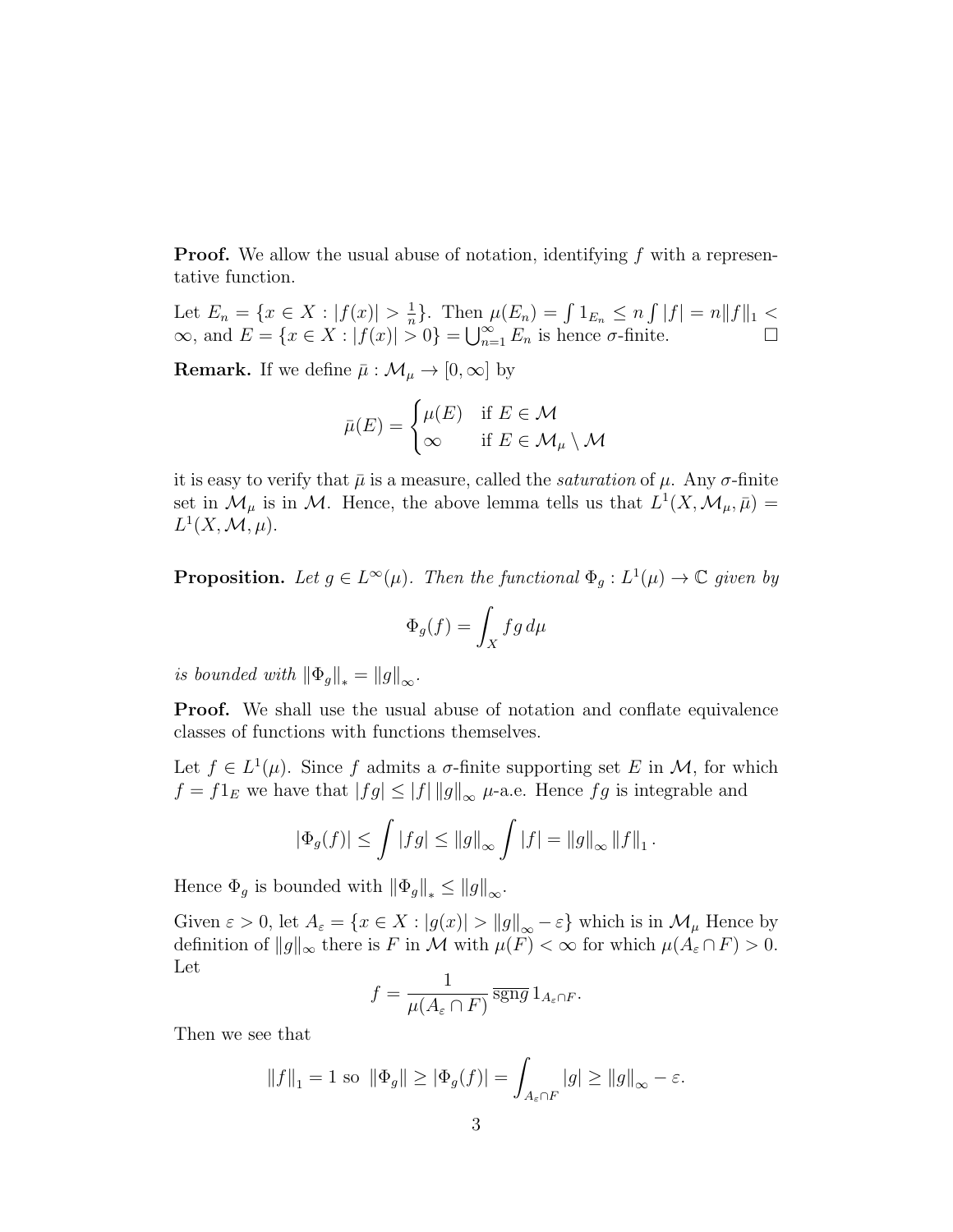It follows that  $\|\Phi_g\|_* \ge \|g\|_{\infty}$ .

We shall still require some approximation by finite sets to gain a duality result. The following definition very mildly generalizes that of Exercise 15 on p. 92 of Real Analysis by Folland; compare our condition (d) to his.

**Definition.** We say that  $\mu$  is *decomposable* on  $(X, \mathcal{M})$  if there is a family  ${F_i}_{i\in I} \subset \mathcal{M}$  for which

- (a) each  $\mu(F_i) < \infty$ ,
- (b)  $F_i \cap F_j = \varnothing$  if  $i \neq j$  and  $\bigcup_{i \in I} F_i = X$ ,
- (c) if E in M has  $\mu(E) < \infty$ , then

$$
\mu(E) = \sum_{i \in I} \mu(E \cap F_i) := \sup \left\{ \sum_{i \in J} \mu(E \cap F_i) : J \subset I \text{ is finite} \right\},\text{ and}
$$

(d) if  $E \subset X$  satisfies  $E \cap F_i \in \mathcal{M}$  for each *i*, then  $E \in \mathcal{M}_{\mu}$ .

We shall refer to  ${F_i}_{i\in I}$ , above, as a *decomposition* for  $\mu$ .

**Remarks.** (i) Obviously  $\sigma$ -finite implies decomposable (with countable decomposition).

(ii) Decomposable does not imply semifinite. (See A5, Q4; modify part (b).)

(iii) It is known that semifinite does not imply decomposable, but examples are too obscure to discuss.

(iv) If  $\mu$  is decomposable with decomposition  $\{F_i\}_{i\in I}$ , then  $N \in \mathcal{M}_{\mu}$  is locally  $\mu$ -null if and only if  $\mu(N \cap F_i) = 0$  for each i. Sufficiency follows from property (c) above, whereas necessity is obvious.

The definition of  $L^{\infty}(\mu)$ , comprising of  $\mathcal{M}_{\mu}$ -measurable functions, allows for the next result to hold very generally.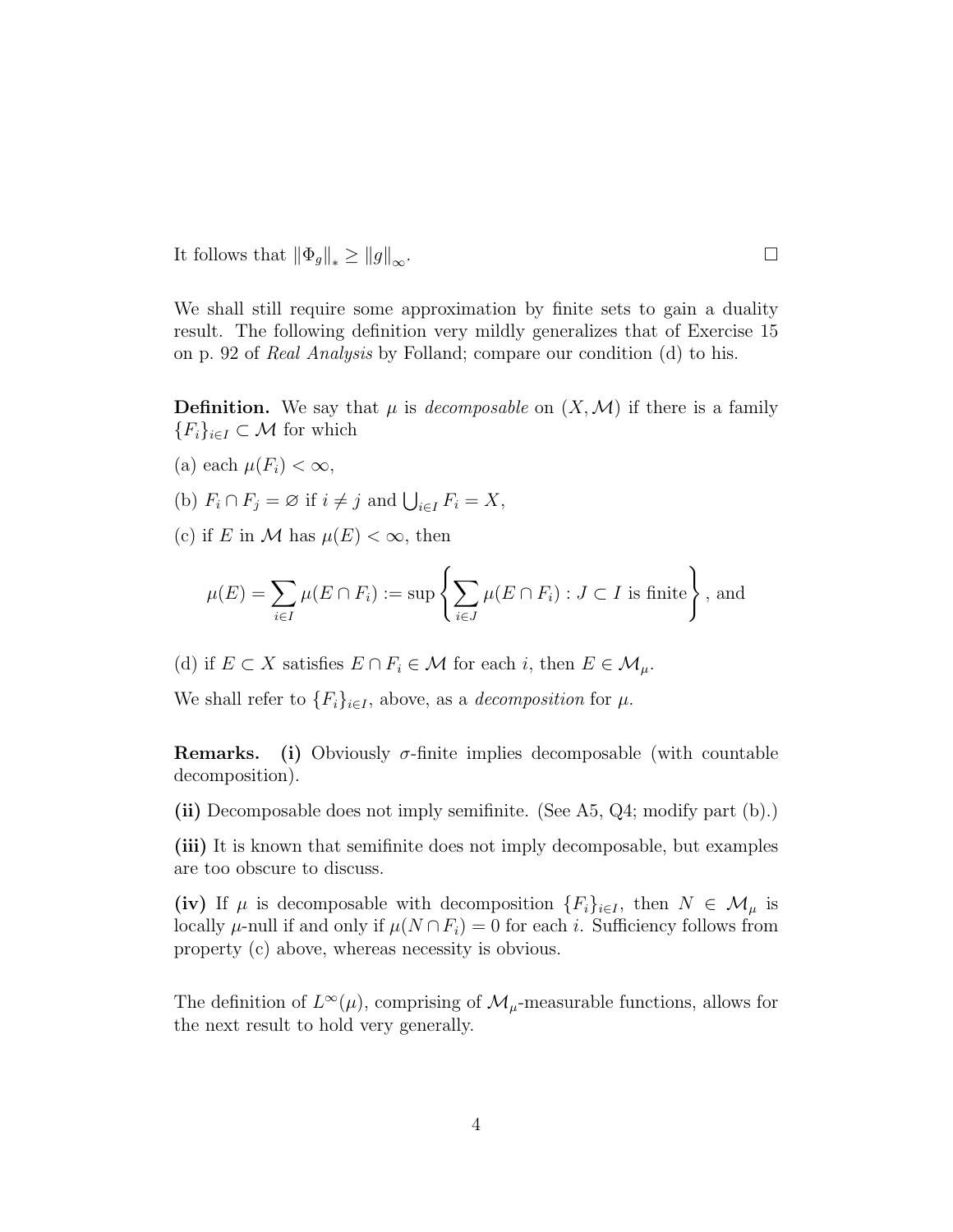**Theorem.** Suppose  $\mu$  is decomposable on  $(X, \mathcal{M})$ . If  $\Phi : L^1(\mu) \to \mathbb{C}$  is a bounded linear functional, then  $\Phi = \Phi_g$  for some g in  $L^{\infty}(\mu)$ . Hence there is an isometric identification  $L^1(\mu)^* \cong L^{\infty}(\mu)$ .

**Proof.** As with the proof of duality for  $1 < p < \infty$ , we shall break this into parts.

(I) Suppose that  $\mu$  is finite.

As in the case  $1 \leq p \leq \infty$ , we have that if  $E = \bigcup_{i=1}^{\infty} E_i, E_i \in \mathcal{M}$  and  $E_i \cap E_j = \emptyset$  if  $i \neq j$ , then  $1_E = \sum_{i=1}^{\infty} 1_{E_i} = \lim_{n \to \infty} \sum_{i=1}^{n} 1_{E_i}$  in  $L^1(\mu)$ . Then  $\nu: \mathcal{M} \to \mathbb{C}$  given by

$$
\nu(E) = \Phi(1_E)
$$

satisfies  $\nu(N) = 0$  if  $N \in \mathcal{M}$ ,  $\mu(N) = 0$  – in particular  $\nu(\emptyset) = 0$  – and  $\nu(E) = \sum_{i=1}^{\infty} \nu(E_i)$  for E as above. (Details are exactly as in the case  $1 < p < \infty$ .) Thus  $\nu$  is a measure,  $\nu \ll \mu$  so  $\nu = g \cdot \mu$ , where  $g \in L^1(\mu)$ .

Notice that since each element  $\varphi$  of  $\mathcal{S} = \mathcal{S}(X, \mathcal{M})$  are bounded,  $\varphi g \in L^1(\mu)$ . Further, it is easily checked that  $\Phi(\varphi) = \int \varphi g d\mu$ . Hence

$$
M_1(g) = \sup \left\{ \left| \int \varphi g \, d\mu \right| : \varphi \in \mathcal{S}, \|\varphi\|_1 \le 1 \right\} \le \|\Phi\|_*
$$

For  $\alpha > 0$ , if  $A_{\alpha} = \{x \in X : |g(x)| > \alpha\}$  satisfies  $\mu(A_{\alpha}) > 0$ . Then

$$
f = \frac{1}{\mu(A_{\alpha})} \overline{\text{sgng}} \, 1_{A_{\alpha}}
$$

satisfies  $||f||_1 = 1$  and hence

$$
\alpha \le \int fg = \frac{1}{\mu(A_{\alpha})} \int_{A_{\alpha}} |g| = \left| \int fg \right| \le M_{\infty}(g).
$$

Using the definition of  $||g||_{\infty}$  in this finite measure setting, we may take  $\alpha$  up to  $||g||_{\infty}$ , we see that  $||g||_{\infty} \leq M_{\infty}(g) < \infty$ .

Now if  $f \in L^1(\mu)$ , there is a sequence  $(\varphi_n)_{n=1}^{\infty} \subset S$  for which  $|\varphi_n| \leq |f|$  and  $\lim_{n\to\infty}\varphi_n = f$ . Then  $|\varphi_n - f| \leq 2|f| \in L^1(\mu)$ , and LDCT tells us that  $\lim_{n\to\infty} ||\varphi_n - f||_1 = 0.$  Also  $|\varphi_n g| \leq |fg| \in L^1(\mu)$  and  $\lim_{n\to\infty} \varphi_n g = fg$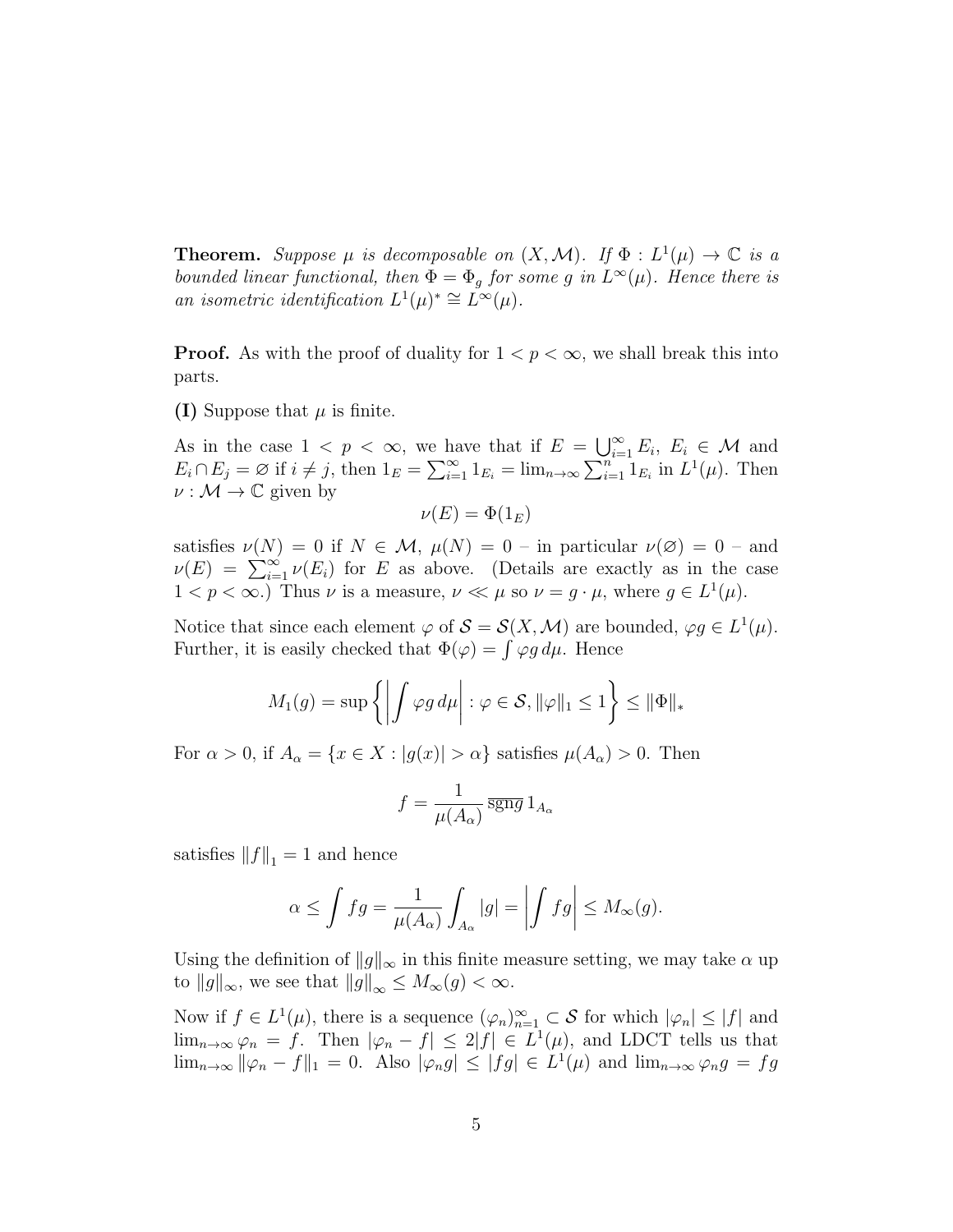$\mu$ -a.e. (Notice that  $\mathcal{M}_{\mu} = \mathcal{M}$  in this finite measure setting.) Thus continuity of Φ, and LDCT tells us that

$$
\Phi(f) = \lim_{n \to \infty} \Phi(\varphi_n) = \lim \int \varphi_n g \, d\mu = \int f g d\mu
$$

so  $\Phi = \Phi_q$ .

(II) Now suppose  $\mu$  is decomposable.

Let  ${F_i}_{i\in I}$  be a decomposition of  $\mu$ . For each i let  $L^q(F_i) = {f \in L^q(\mu)}$ :  $f1_{F_i} = f$  in  $L^q(\mu)$   $\{ (q = 1, \infty)$ . Let  $g_i \in L^{\infty}(F_i)$  be so  $\Phi|_{L^1(F_i)} = \Phi_{g_i}$ . Then let  $g = \sum_{i \in I} g_i$ , pointwise locally  $\mu$ -a.e., i.e.  $g(x) = g_i(x)$  for  $\mu$ -a.e. x in  $F_i$ . We observe that

$$
g^{-1}((\alpha,\infty)) = \bigcup_{i \in I} g_i^{-1}((\alpha,\infty))
$$

so  $g \in M(X, \mathcal{M}_{\mu})/\sim_{l,\mu}$ , by part (d) of the definition of decomposability. Also the part (iv) of the last remark shows

$$
||g||_{\infty} = \sup_{i \in I} ||g_i||_{\infty} = \sup_{i \in I} ||\Phi|_{L^1(F_i)} || \le ||\Phi|| < \infty.
$$

Recall that each f in  $L^1(\mu)$  has a  $\sigma$ -finite support set E. Write  $E = \bigcup_{n=1}^{\infty} E_n$ where each  $E_n \in \mathcal{M}$  with  $\mu(E_n) < \infty$ . For each  $E_n$ , the set  $I_{n,k} = \{i \in I :$  $\mu(E_n \cap F_i) > \frac{1}{k}$  $\frac{1}{k}$  is finite, hence  $I_n = \{i \in I : \mu(E_n \cap F_i) > 0\}$  is contable. Thus  $I_E = \{i \in I : \mu(E \cap F_i) > 0\} = \bigcup_{n=1}^{\infty} I_n$  is countable; write  $I_E = \{i_k\}_{k=1}^N$ where N is either finite or  $N = \infty$ . Thus

$$
\Phi(f) = \sum_{i \in I_E} \Phi(f 1_{F_i}) = \sum_{i \in I_E} \int f g_i = \sum_{k=1}^N \int f g_{i_k}.
$$

If N is finite the sum above is  $\int fg$ . If  $N = \infty$  then observe  $\left| \sum_{k=1}^n \int fg_{i_k} \right| \leq$  $|fg| \le ||g||_{\infty} |f|$  for each n. Hence by LDCT we have

$$
\sum_{k=1}^{\infty} \int f g_{i_k} = \lim_{n \to \infty} \sum_{k=1}^{n} \int f g_{i_k} = \int \lim_{n \to \infty} \sum_{k=1}^{n} f g_{i_k} = \int f g.
$$

Hence  $\Phi = \Phi_g$  and we are done.

**Example.** (i) Let  $(I, \mathcal{C}, \gamma)$  be as in the example above where  $\gamma$  is counting measure. Recall that  $\mathcal{C}_{\gamma} = \mathcal{P}(I)$  and  $L^1(I, \mathcal{C}, \gamma) = L^1(I, \mathcal{C}_{\gamma}, \gamma)$ .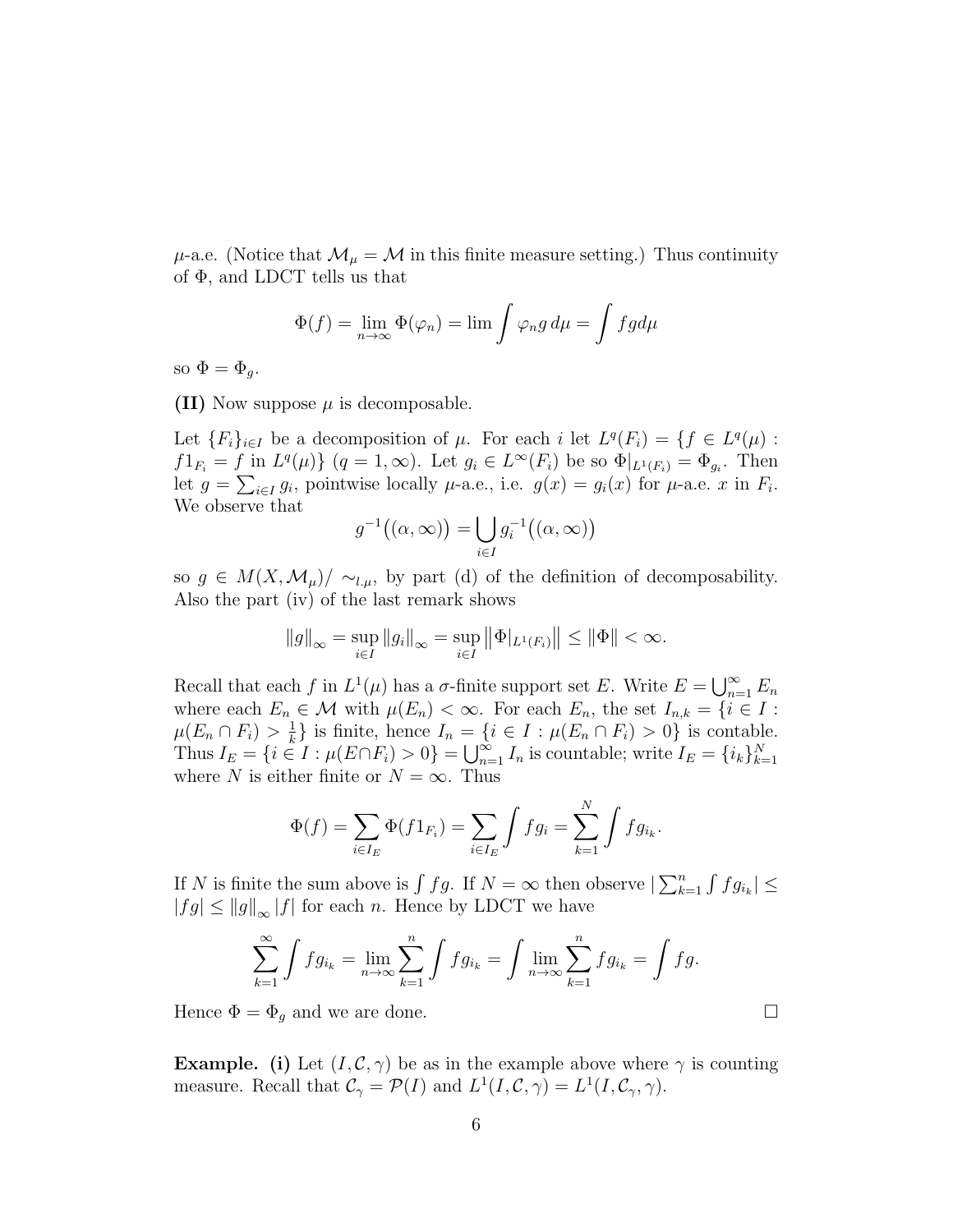Notice that  $\{\{i\}\}_{i\in I}$  forms a decomposition for  $\gamma$ .

The theorem above gives that  $L^1(\gamma)^* \cong L^{\infty}(\gamma)$ .

(ii) Here is a non-semifinite, non-decomposable example.

Let  $X = \{f, i\}$ , and consider  $\mu : \mathcal{P}(X) \to [0, \infty]$  be the unique measure satisfying  $\mu({f}) = 1$  and  $\mu({i}) = \infty$ . Notice that  ${i}$  is locally null. Indeed,  $\emptyset \cap \{i\} = \emptyset = \{f\} \cap \{i\}$ , so if  $\mu(F) < \infty$ , then  $\mu(F \cap \{i\}) = 0$ . Thus with our definition,  $L^{\infty}(\mu) = \text{span}1_{\{f\}}$ . It is easily checked that  $L^{1}(\mu) = \text{span}1_{\{f\}}$ , and, furthermore, that  $L^1(\mu) \stackrel{\omega}{\cong} L^{\infty}(\mu)$ .

Notice that the existence of the "infinite atom"  $\{i\}$  means we cannot partition X into subsets of finite measure. Hence this example sits outside of the assumptions of the theorem, above.

We remark that if we insisted to take the usual definition of  $L^{\infty}(\mu)$ , i.e. that  $f \in L^{\infty}(\mu)$  if and only if  $\mu({x \in X : |f(x)| > \alpha}) = 0$  for some  $\alpha > 0$ , then we would have that  $L^{\infty}(\mu) = \text{span}\{1_{\{f\}}, 1_{\{i\}}\}$  while still  $L^{1}(\mu) = \text{span}1_{\{f\}}$ . Hence the duality would fail:  $L^1(\mu)^* \subsetneq L^{\infty}(\mu)$ . This is further motivation for the definition for  $L^{\infty}(\mu)$  as we have it, above, as opposed to the one in the present paragraph.

Let me close this section by remarking that any example of a connected locally compact metric space is known to be  $\sigma$ -compact. (Conduct an internet search on this question for yourself.) Hence Radon measure on such spaces are  $\sigma$ -finite, thus decomposable.

I cannot come up with an example of a locally compact metric space which is not a union of open  $\sigma$ -compact sets. [E.g. my examples are of the form disjoint union of manifolds, or a locally compact group.] I might suggest that in all interesting cases, decomposability of Radon measures holds. Thus the theorem above is as close to global as one could conceivably need.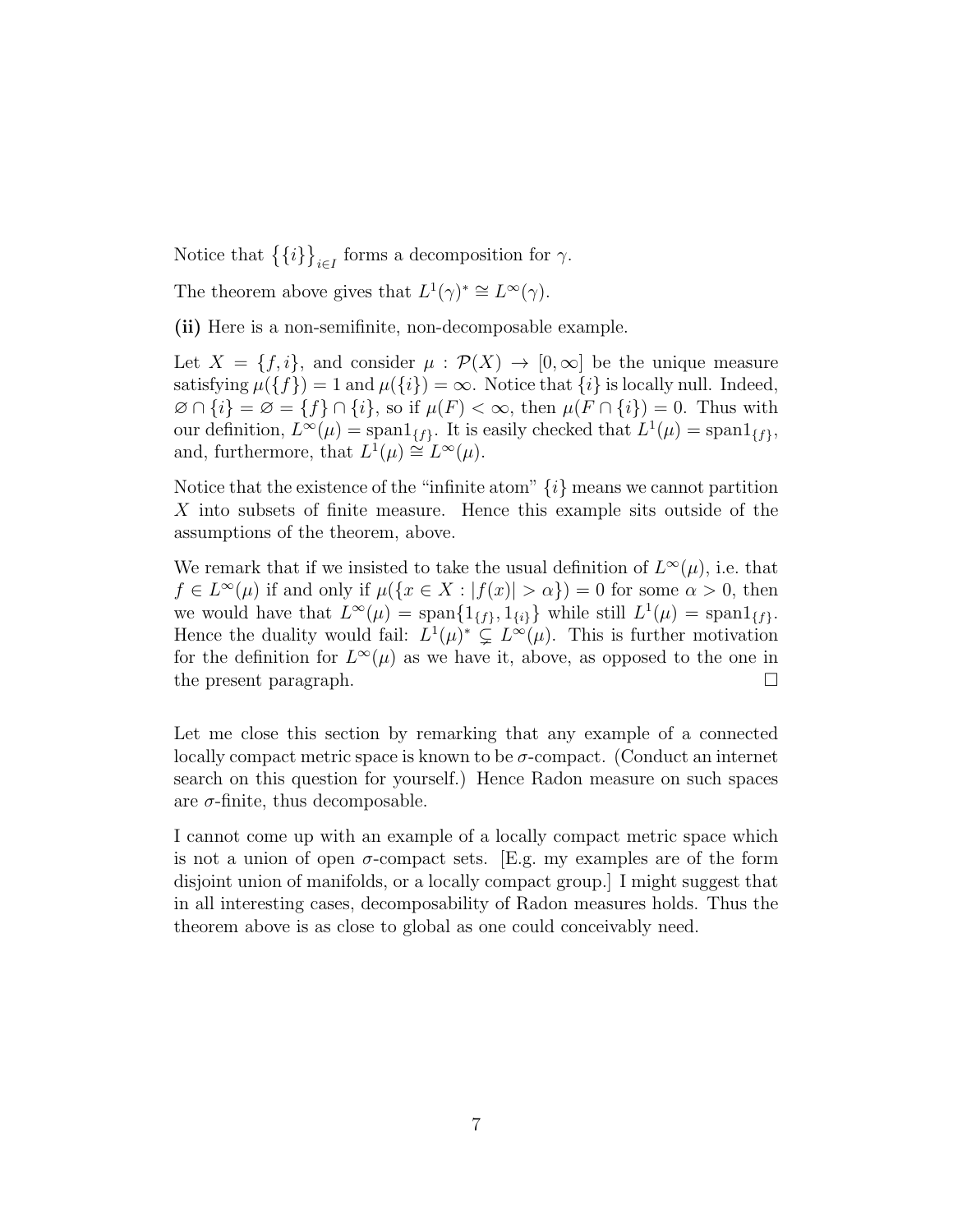## ON THE DUAL SPACE OF  $L^\infty$

Again, let  $(X, \mathcal{M}, \mu)$  be a measure space. Define  $\mathcal{M}_{\mu}$  and  $L^{\infty}(\mu)$ , as above. Proofs here will be more terse, since this material is beyond the curriculum for this class.

**Lemma.** The space  $S = S(X, \mathcal{M}_{\mu})$  of  $\mathcal{M}_{\mu}$ -measurable simple functions (modulo equivalence locally  $\mu$ -a.e.) is dense in  $L^{\infty}(\mu)$ .

**Proof.** Given f in  $L^{\infty}(\mu)$  and  $\varepsilon > 0$ , partition  $\{z \in \mathbb{C} : |z| \le ||f||_{\infty}\} =$ <br> $\bigcup_{i=1}^{n} B_i$  into Borel subsets, each of diameter diam( $B_i$ )  $\lt \varepsilon$ . Let  $A_i$  $\sum_{i=1}^{n} B_i$  into Borel subsets, each of diameter diam $(B_i) < \varepsilon$ . Let  $A_i =$  $f^{-1}(B_i) \in \mathcal{M}_{\mu}$ . Then for any choice of points  $b_i \in B_i$ ,  $i = 1, \ldots, n$  we have  $\|f - \sum_{i=1}^{n} b_i 1_{A_i}\|_{\infty} < \varepsilon$ .

We now consider the space  $A(\mathcal{M}_{\mu}, \mu)$  of functions  $m : \mathcal{M}_{\mu} \to \mathbb{C}$  for which

•  $m(N) = 0$  if N is locally  $\mu$ -null – in particular  $m(\emptyset) = 0$ ; and

• 
$$
m\left(\bigcup_{i=1}^{n} E_i\right) = \sum_{i=1}^{n} m(E_i)
$$
, if  $E_i \cap E_j = \emptyset$  for  $i \neq j$ .

These are called *additive set functions* on  $\mathcal{M}_{\mu}$ , which are absolutely continuous with respect to  $\mu$ . One may also wish to call these *finitely additive measures* (absolutely continuous with respect to  $\mu$ ) in obvious analogy to the definition of a complex measure. On should be warned, these do not act much like measures, though. For example, continuity from below may fail, an egregious violation of one of the key features we exploited in our integration theory. See the example at the end of this section.

**Theorem.** Each bounded linear functional  $\Phi: L^{\infty}(\mu) \to \mathbb{C}$  determines a unique element of  $A(\mathcal{M}_{\mu}, \mu)$ . Likewise, each element m of  $A(\mathcal{M}_{\mu}, \mu)$  determines a bounded linear functional  $\Phi: L^{\infty}(\mu) \to \mathbb{C}$  by

$$
\Phi(f) = \lim_{n \to \infty} \Phi(\varphi_n) \text{ where } (\varphi_n)_{n=1}^{\infty} \subset \mathcal{S}(X, \mathcal{M}_{\mu}) / \sim_{l,\mu} L^{\infty} \cdot \lim_{n \to \infty} \varphi_n = f
$$

and for each  $\varphi = \sum_{i=1}^n \alpha_i 1_{E_i}$  in  $\mathcal{S}(X, \mathcal{M}_\mu)$  (standard form), we have

$$
\Phi(\varphi) = \sum_{i=1}^{n} \alpha_i m(E_i). \tag{\dagger}
$$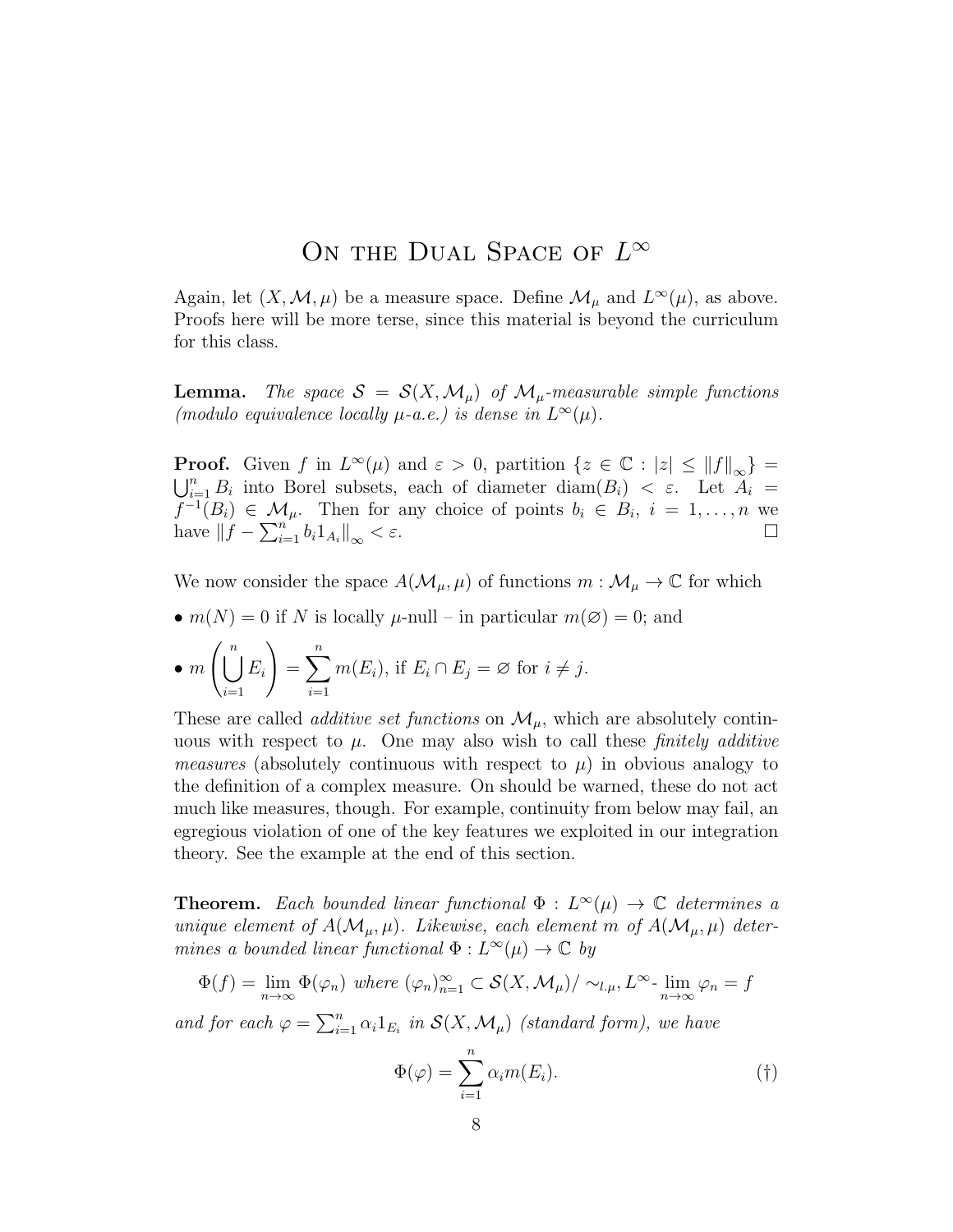**Proof.** The lemma above shows that and bounded linear functional  $\Phi$ :  $L^{\infty}(\mu) \to \mathbb{C}$  is determined on  $\mathcal{S} = \mathcal{S}(X, \mathcal{M}_{\mu}) / \sim_{l,\mu}$ . But  $m(E) = \Phi(1_E)$  then gives an element of  $A(\mathcal{M}_{\mu}, \mu)$ . It is clear that m is uniquely determined by Φ.

It is easy to show that given m in  $A(\mathcal{M}_{\mu}, \mu)$ , (†) determines a functional  $\Phi_0$ on S with

$$
\|\Phi_0\| = \sup \left\{ \sum_{i=1}^n |m(E_i)| : E_1, \dots, E_1 \text{ is an } \mathcal{M}_{\mu} \text{-measurable partition of } X \right\}
$$

.

(Compare with A4 Q4.) Hence if  $\lim_{n\to\infty}\varphi_n=f=\lim_{n\to\infty}\psi_n$  for sequence form in S, then  $\lim_{n\to\infty} \Phi_0(\varphi_n) = \lim_{n\to\infty} \Phi_0(\psi_n)$ , and this defines a unique value  $\Phi(f)$ . This, in turn defines a bounded linear functional on  $L^{\infty}(\mu)$ .  $\Box$ 

There is an obvious embedding  $L^1(\mu) \hookrightarrow A(\mathcal{M}_{\mu}, \mu)$ . [Can you determine what this "obvious" embedding is?

**Example.** Let us exhibit an element of  $L^{\infty}(\mu)$  which is not in the range of the embedding of  $L^1(\mu)$  implied above whenever M is infinite and decomposable.

A set  $\mathcal{F} \subset \mathcal{M}_{\mu}$  is called a  $\mu$ -filter if

- for any  $E, F$  in  $\mathcal{F}, E \cap F$  is not locally  $\mu$ -null, and
- if  $F \in \mathcal{F}$ ,  $F \subseteq E$ ,  $E \in \mathcal{M}_u$ , then  $E \in \mathcal{F}$  too.

As an example, fix E in  $\mathcal{M}_{\mu}$  non-locally-null and let  $\mathcal{F}_{E} = \{F \in \mathcal{M} : E \subseteq$  $F$ .

A  $\mu$ -ultrafilter is a  $\mu$ -filter U for which if  $\mathcal{U} \subseteq \mathcal{F}$  for another  $\mu$ -filter  $\mathcal{F}$ , then  $\mathcal{U} = \mathcal{F}$ . Notice that if  $E \in \mathcal{M}_{\mu}$ , then

either 
$$
E \in \mathcal{U}
$$
 or  $X \setminus E \in \mathcal{U}$ .  $(\heartsuit)$ 

Indeed, if  $E \cap F$  is non-locally-null for each F in U then  $\{E\} \cup U$  is also a filter, containing U, whence  $\{E\} \cup \mathcal{U} = \mathcal{U}$ , i.e.  $E \in \mathcal{U}$ ; otherwise  $E \cap F$  is locally  $\mu$ -null for some F in U, whence  $F \subseteq (X \setminus E) \cup (F \cap E)$  and thus